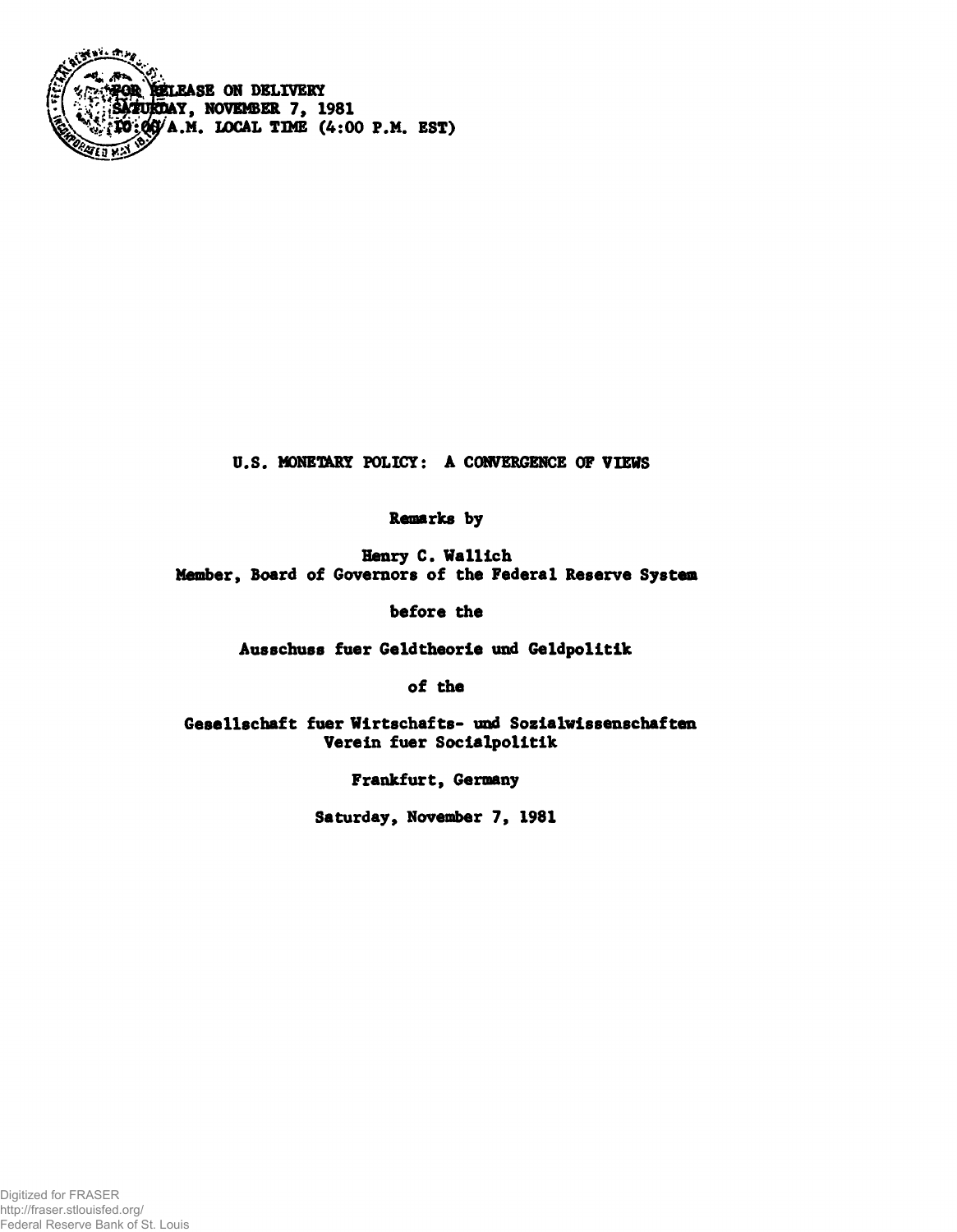## **U.S. MONETARY POLICY: A CONVERGENCE OF VIEWS**

**Remarks by**

**Henry C. Wallich Member, Board of Governors of the Federal Reserve System**

**before the**

**Ausschuss fuer Geldtheorie und Geldpolitik**

**of the**

**Gesellschaft fuer Wirtschafts- und Sozialvissenschaften Verein fuer Socialpolitik**

**Frankfurt, Germany**

**Saturday, November 7, 1981**

**A convergence of views seems to be underway concerning U.S. monetary policy. Differences between monetarists and others, which at one time seemed important, are in the process of being bridged. Positions that earlier seemed matters of principle are becoming questions of degree, and are being revealed as amenable to a pragmatic approach.**

**This, at any rate, is how I view the progress of the discussion that has been going on in recent years. It has, of course, become increasingly lively since the Federal Reserve adopted its tighter money-supply control measures of October 6, 1979.**

**At a theoretical level, there remain, to be sure, many issues that separate Keynesians, monetarists, rational expectationalists, and, of late, supply-siders. I shall comment on these here only to the extent that they have implications for the practice of monetary policy.**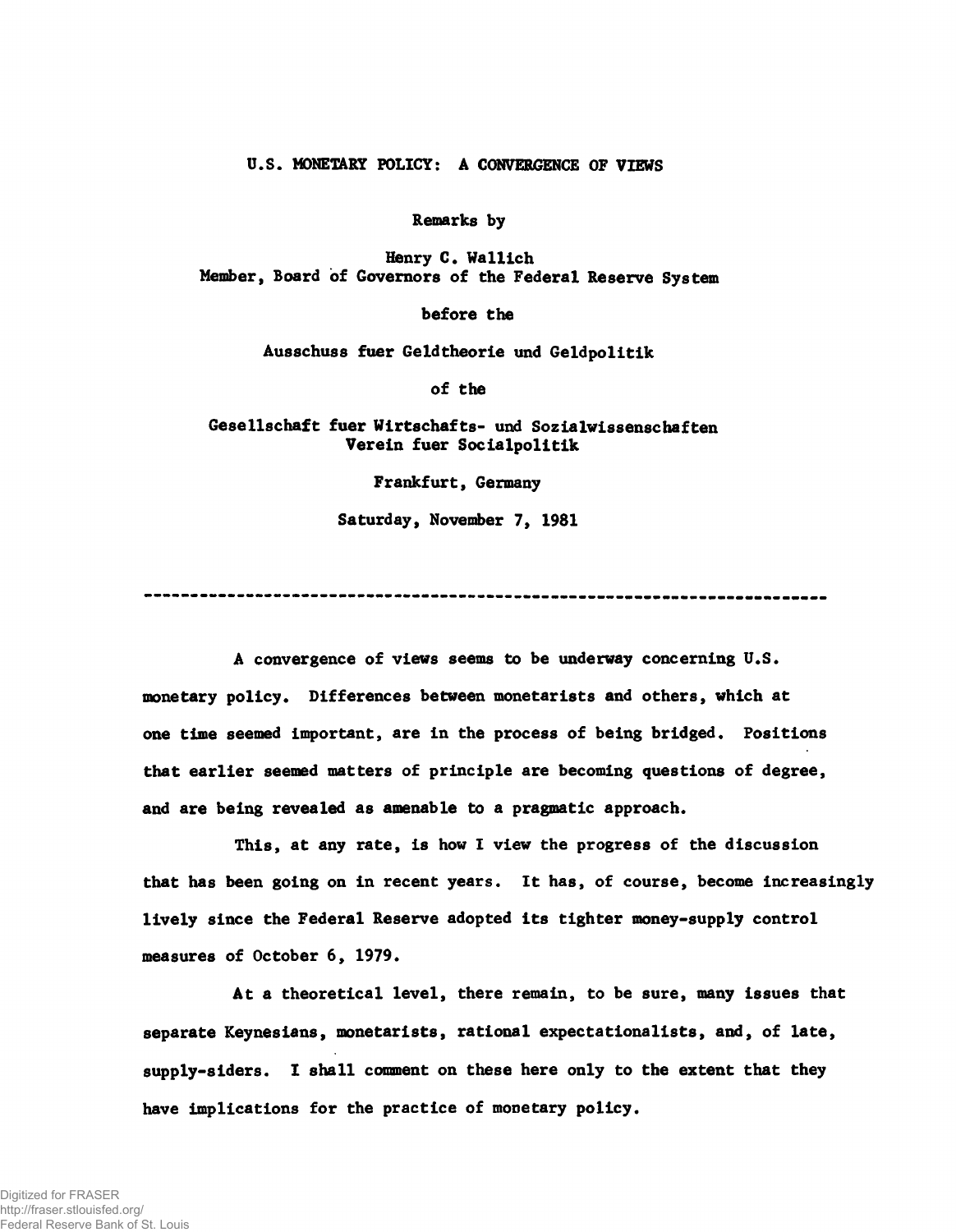# **The Predominance of Money-Supply Targets**

**The evolution of monetary policy techniques in most major countries has gone in similar directions. Money-supply targets have taken the place of interest-rate objectives. Cyclical fine-tuning has given way to policies aiming at steadiness, with priority given to gradual reduction in the rate of inflation.**

**In the United States, the shift to a money-supply target began in 1970, and since 1975, this target has been published and announced in periodic Congressional hearings. The frequently cited date of October 6, 1979, marks, not a shift to a new policy or target, but to a new technique and more vigorous pursuit of the money-supply target.**

#### **Monev-Supplv Targets and Interest Rates**

**One of the consequences of this more vigorous adherence to a moneysupply target has been a widening of interest-rate fluctuations. In an economy in which the demand for money does not grow perfectly stably, a tighter control of the money supply is likely to make interest rates and exchange rates more volatile even in the absence of major cyclical fluctuations in the economy. The degree of randomness in the system must find expression in either quantity or price. In the presence of pronounced cyclical fluctuations, however, such as the United States experienced in 1980, steady adherence to a money-supply track is likely to lead to wider fluctuations in interest rates than have ever been deliberately set in motion by the Federal Reserve under regimes in which interest rates played an important role. Thus the anticyclical effects of monetary policy may at times have**

**-2-**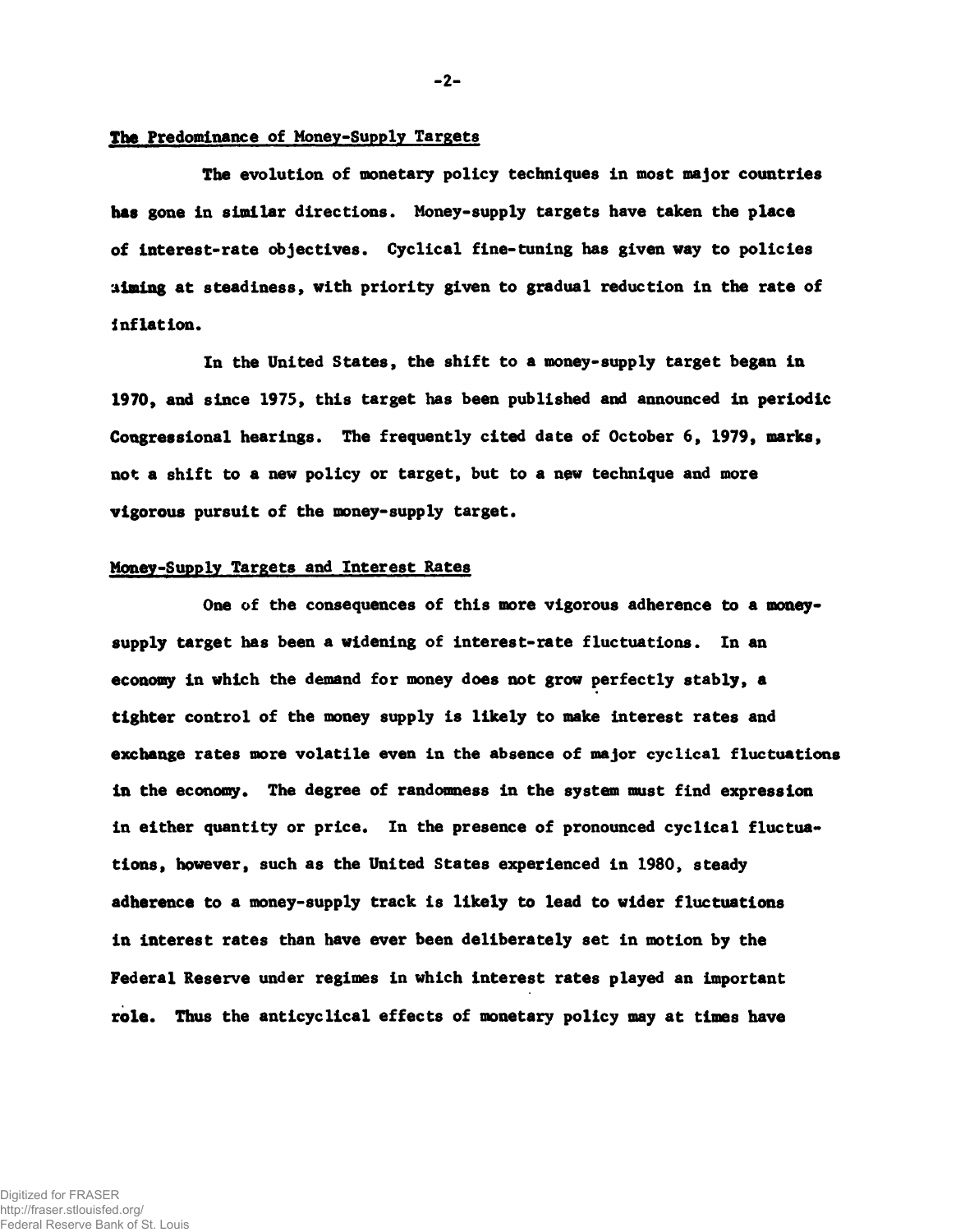**been increased rather than diminished. This tended to happen all the more as United States financial markets became increasingly alert to money-supply variations and reacted more rapidly and strongly both with respect to interest rates and exchange rates.**

#### **Loosening Relation of Money and the Real Sector**

**In the United States the increasingly thoroughgoing application of monetarist techniques was accompanied, however, by circumstances and developments that did not, by themselves, seem to make the pursuit of monetarist principles more plausible. One such development was the diminishing stability in the-relation between money and economic activity. During the years 1975-76, the United States experienced a massive reduction in the amount of money demanded at any given level of nominal income and interest rates, the two principal determinants of the demand for money. This shift was apparent in the overpredictions of most of the standard money-demand equations. That shift, as measured by cumulative overpredictions to the end of 1976, was estimated at 7 percent, or on the order of \$20 billion. Velocity increased accordingly. This was one of the principal reasons why the seemingly very tight money-supply targets pursued by the Federal Reserve during those years ultimately proved to be** not tight enough.

**Another major shift of this sort occurred in 1981. The most plausible explanation for permanent downward money-demand shifts is that** after each experience of very high interest rates, holders of money balances **make renewed efforts to reduce their non-interest-paying balances. At the**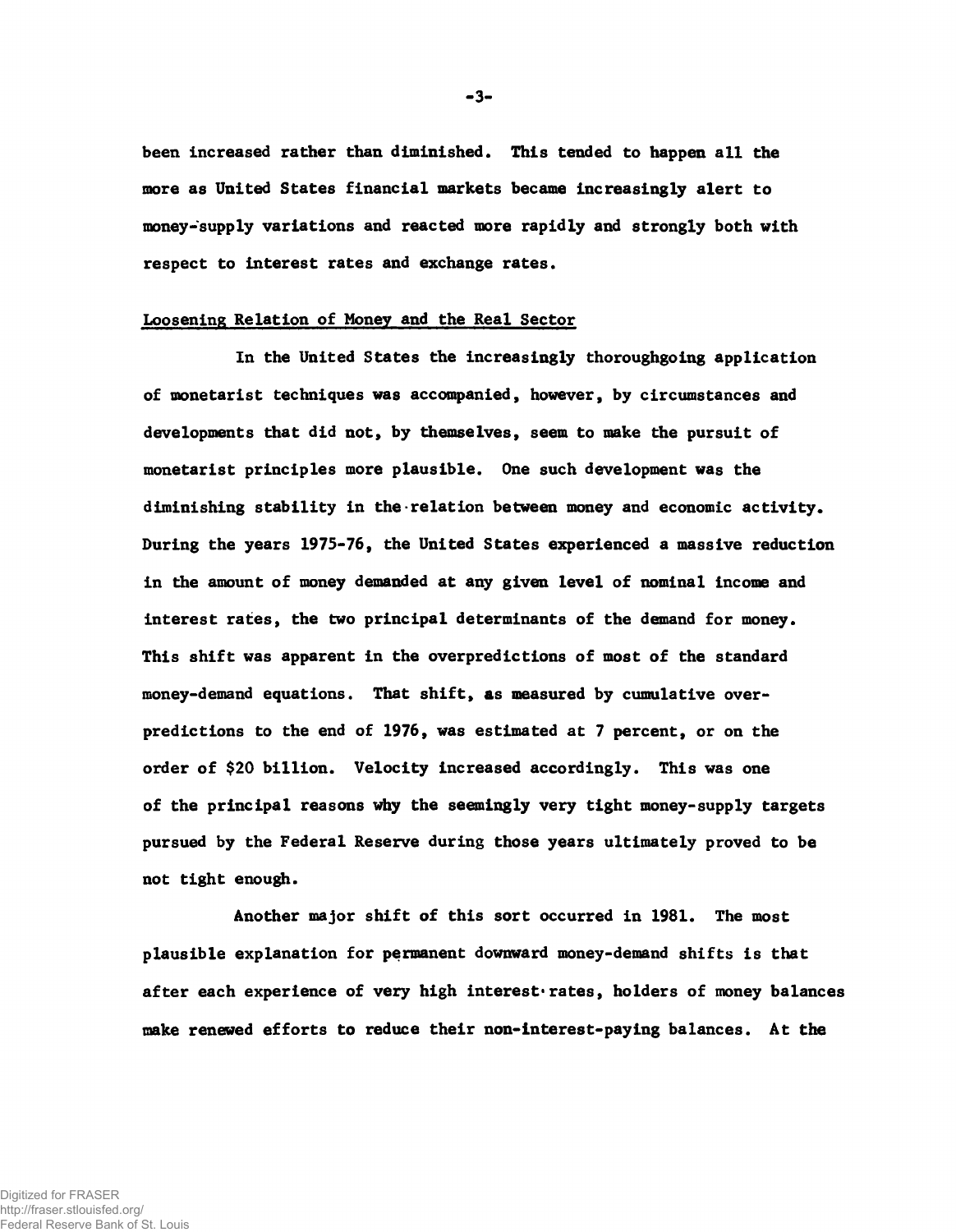same time it appeared as if the lag between changes in money growth and the reaction of the real sector, which Friedman years ago had characterized as "long and variable" and which by rule of thumb was typically put at six to nine months, had shortened, particularly in the housing sector.

#### Softening of the Honey Concept

Another development not in itself propitious to the pursuit of a money-supply target was the softening up of the concept of "money" itself that has occurred in the United States in recent years. In good part this derived from the new techniques of economizing cash balances. The old definition of Ml as currency plus demand deposits became inadequate. Rising inflation and the effort of balance holders to obtain interest on transactions balances that in most economic theorizing bear no interest were at the root of this evolution. Checkable interest-bearing transactions balances such as NOW accounts (negotiable orders of withdrawal) and certain types of money-market mutual funds expanded rapidly. The Federal Reserve found it necessary to include these new instruments in one or another of the monetary aggregates.

In the process the aggregates were substantially redefined, M2 particularly in its new version first published in February 1980, jumped from \$960 billion to \$1,520 billion as of year-end 1979. Many users of the statistic may never have become fully aware that its content had changed, and that its behavior potentially might also have changed, even though that behavior might not, in an immediate sense, be obviously different from that of the earlier version. Moderate reshuffling of some new or old components

 $-4-$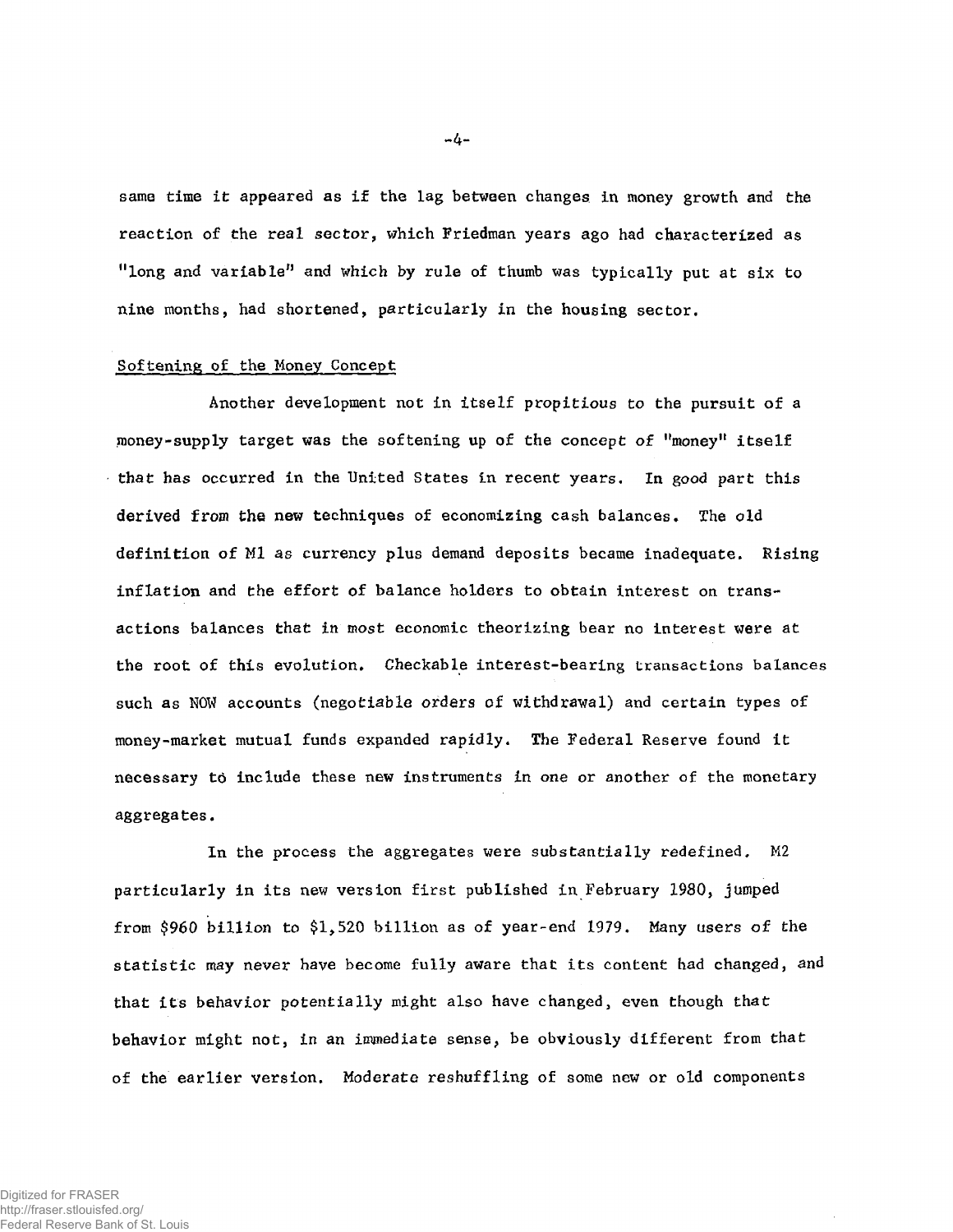**would significantly alter the growth rates of Ml-B and M2 respectively. That would be the effect, for instance, of inclusion in Ml of some moneymarket mutual funds or inclusion in M2 of retail RP's (repurchase agreements), which exploded in August and Septenfcer of this year. The old Ml, now Ml-A (currency plus demand deposits), began to decline rapidly following the introduction of nationwide NOWs at the end of last year. Had a rigid moneysupply target been mandated by legislation or perhaps even constitutional amendment, as had been proposed from time to time, the target would almost certainly have been Ml and probably would have led to an extremely inflationary policy if implemented in terms of Ml-A.**

**Some observers have seen in this development an economic analogue to the Heisenberg principle of uncertainty which implies that the observed object changes as a result of being observed. The attempt to control a monetary aggregate may well contribute to the motivation of market participants to avoid this control. More specifically, however, it is the high rate of inflation and the consequent high level of interest rates interacting with deposit interest-rate prohibitions or ceilings that has fueled these endeavors.**

#### **Unexplored Properties of Money**

**More fundamental uncertainties also underlie these shifts in the relation of money to economic activity and changes in the components of money itself. Not much is known, or better is specifically agreed, concerning the properties that an asset would have in order to be regarded as "money." Academically, the usual approach seems to be that "money is as money does." Econometric tests are rim to determine the relationship of money to economic activity. Whatever variable comes out ahead in the race, giving the best fit,**

**-5-**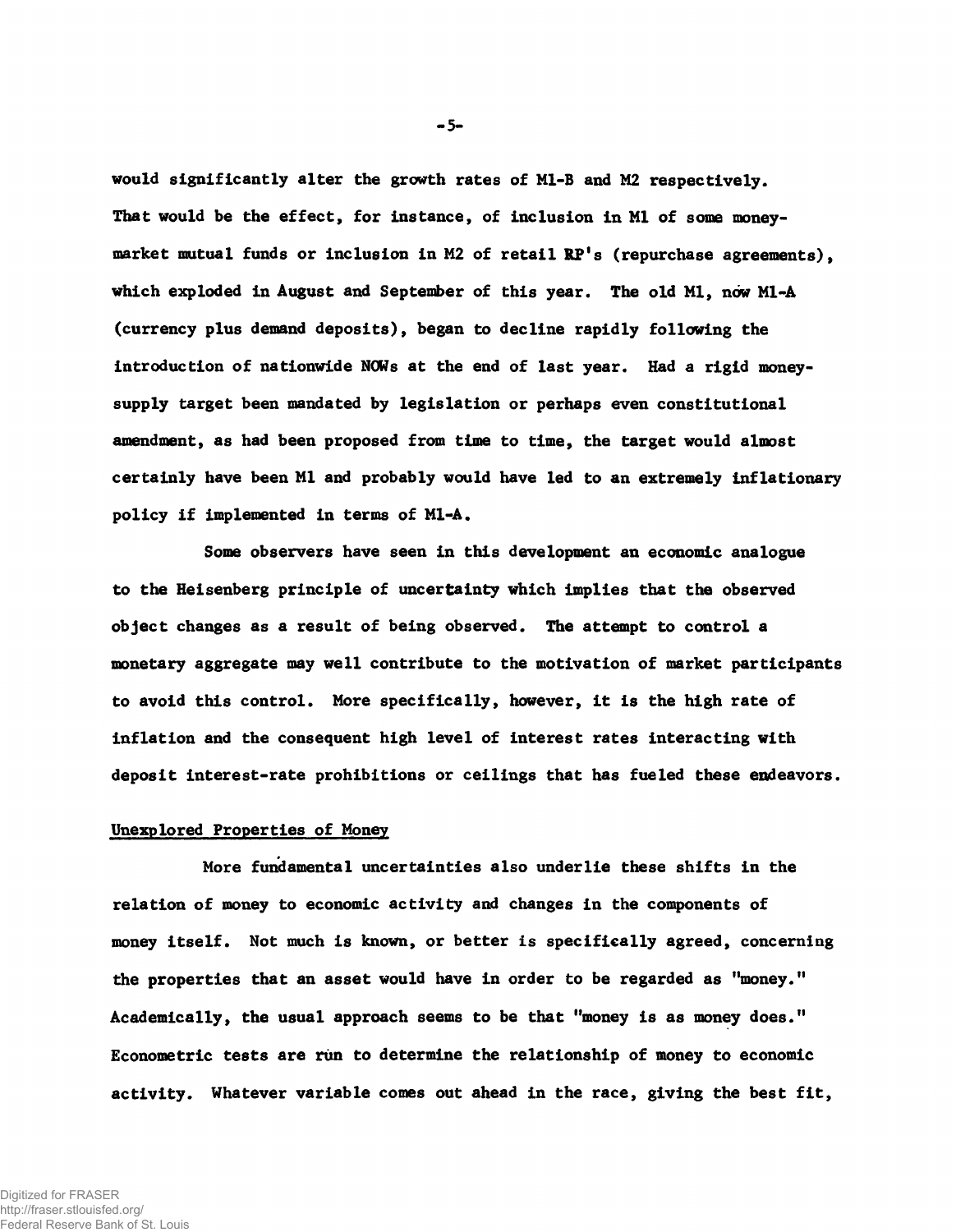**is declared "money." One might have preferred a more fundamental approach, examining different candidates for the title in terms of characteristics such as liquidity, acceptability, character of the issuer, nature of the asset being monetized, the rate of return, and many others. At the Federal Reserve Board, extensive and in-depth research was done in connection with the** redefinition of the aggregates in 1980, Currently, research is being **conducted into methods of weighting different components of the aggregates. Whether the inverse of the rate of return, which features, as the principal weighting variable in this technique, offers the best weighting system or not is debatable. But in any event one \*is bound to suspect that there must exist better systems of grouping, let alone weighting different types of money, than are presently employed, even though at present it is difficult to say which they might be or how the available data could be made to yield them. It is hard to believe that the optimum is achieved by the existing system of discriminating among deposits, characterized as transactions and nontransactions balances, which is the distinction presently drawn between Ml and the higher aggregates, or by the denomination and maturity of the instruments, which is the distinction between M2 and M3. Any process of weighting, of course, so far is foregone altogether.**

**Likewise, there should be some information content in such attributes of money as its ownership. The Federal Reserve's data, which distinguish consumers , nonfinancial and financial businesses, foreign holders,** and others have been used effectively in research done on money demand at the **Board, but overall do not ssem to have attracted many users, in part perhaps**

**-6-**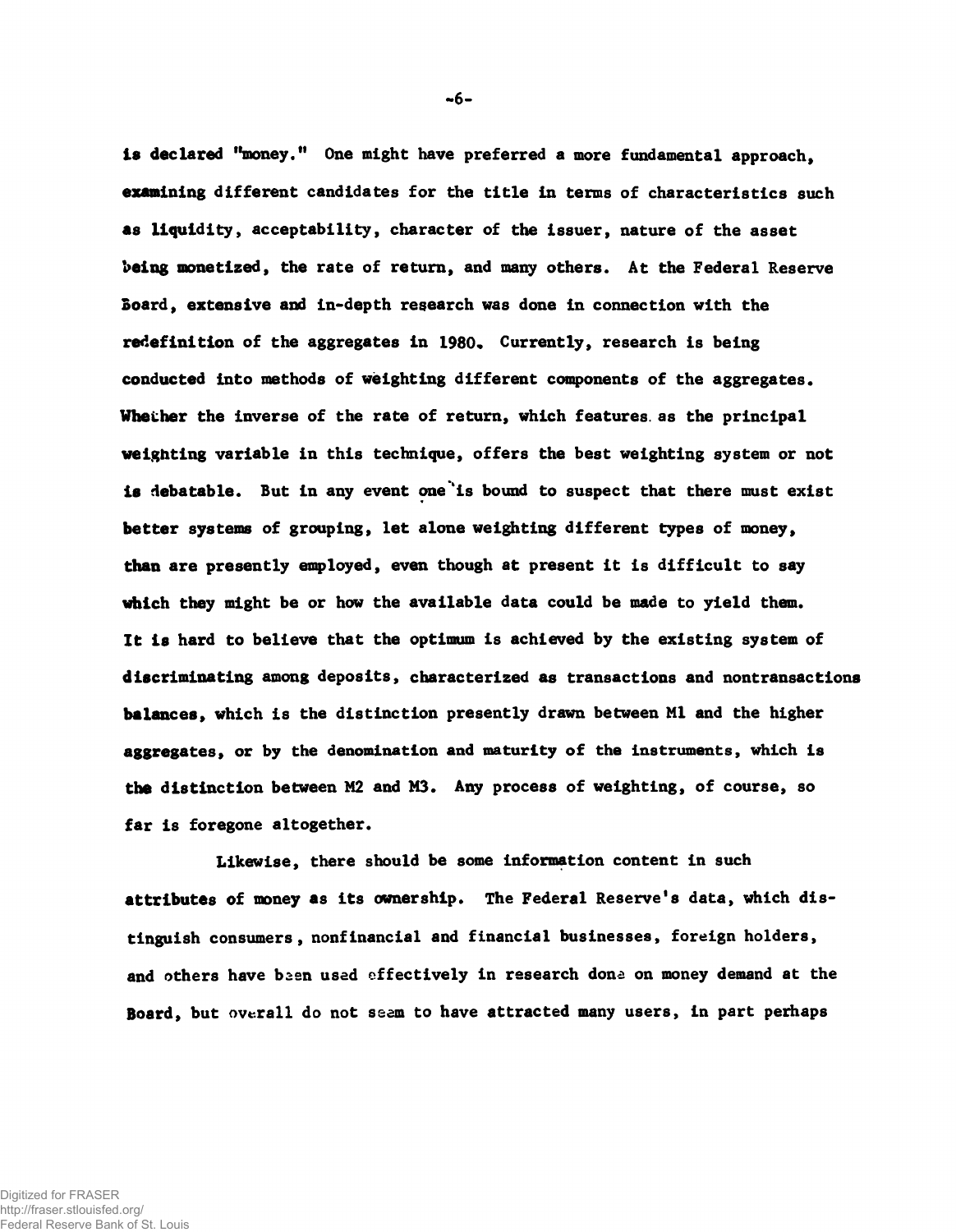because of the modest quality of the data. In fact, most attempts to subdivide financial assets into categories that ought to have some informational content quickly seems to lead researchers into a flow-offunds approach, the relationship of which to the real sector and to monetary policy making has remained frustratingly vague.

An examination of the data of the U.S. flow-of-funds statistics very quickly reveals that the narrow money supply has represented a rapidly shrinking fraction of total financial assets of domestic nonfinancial sectors, while these total financial assets have retained a fairly constant relationship to GNP. In other words, the narrow money supply has lost some of its importance as an asset. The chances, of course, that any financial variable can exert a stable controlling influence over the real sector diminish as the size of the supposedly controlling variable diminishes relative to the size of the variable to be controlled. It is intuitively more plausible that a large financial variable should have such an effect than a small one. If a close correlation were to be found between such a small variable and GNP, it would be more plausible to assume that the causal relation was running from GNP to the small financial variable than vice versa.

# Inflation Requires Money-Supply Targets

It is remarkable that, in the face of all these unpropitious circumstances and developments, the money supply has achieved its present preeminent role as a central bank policy guide. The reason, I believe, is inflation.

 $-7-$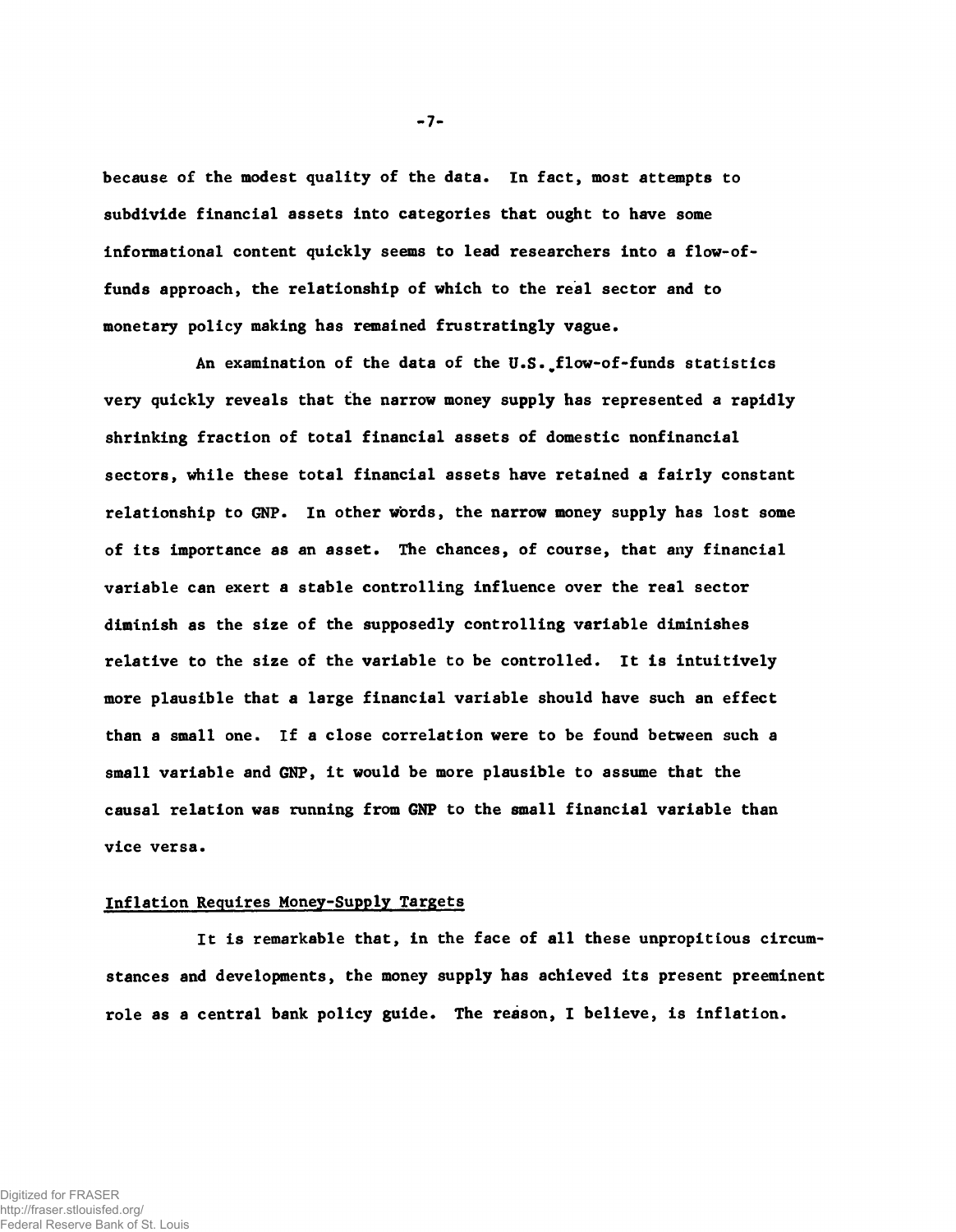Interest rates become an inappropriate policy guide, are hard to read, difficult to justify, and likely to mislead. During inflation, a stable rate of money growth means at least a roughly stable rate of inflation, barring major shifts in the money demand function. A stable interest rate very likely means an accelerating inflation, unless the interest rate is set so high as to produce an accelerating price decline.

Even if the relationship of money to economic activity is not stable over time, it will always be plausible in the short run that less money means less inflation. Once the effort to bring down inflation has become the number-policy objective, a constant policy of slowing the growth of money becomes appropriate, largely independent of cyclical considerations. All this helps to explain why, during inflation, central bankers become monetarists. If and when prices are stabilized, the temptation will be great to return to interest rates as a guide.

### Areas of Convergence of Views

To be sure, this ordering of priorities has still to stand the test of both prolonged high interest rates and of recession. It is perfectly possible that, as has periodically occurred in the past, recession might generate a public demand for reversal of priorities, and for action to reduce unemployment. However, it is in the nature of a money-supply target to accommodate such demands. In a recession, maintaining a stable growth of money very likely means injecting into the economy much more liquidity than is demanded at anything like prevailing interest rates. The very low interest rates that would result from firm adherence to an unchanging moneysupply target would of themselves provide powerful stimulation to an economy

**-8-**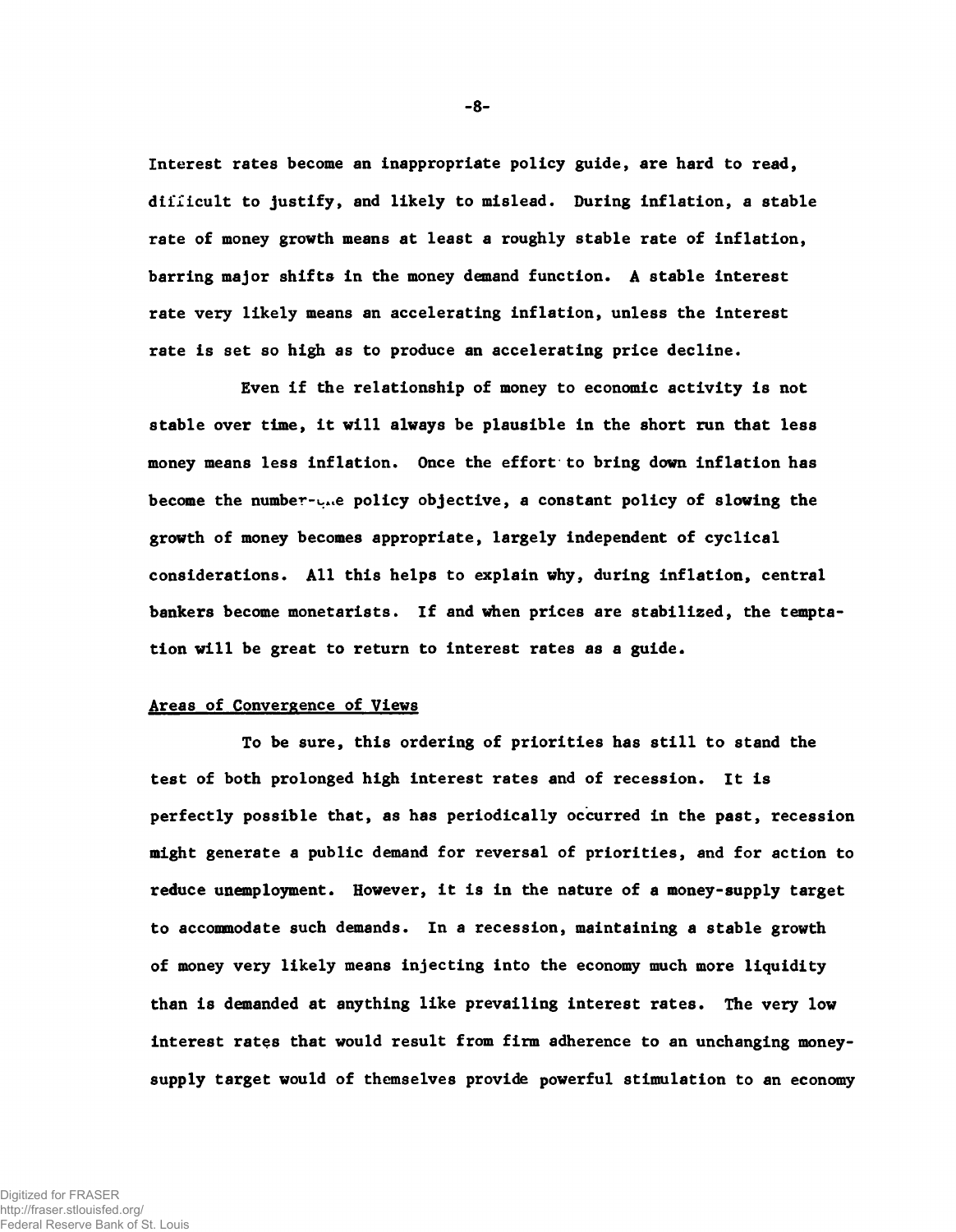**in recession. Demands for antirecessionary policy would thus be met automatically. Pursuit of a money-supply target, by sharply depressing interest rates in recession and sharply raising them in expansion, builds a floor and ceiling into the economy that tends to limit cyclical fluctuations.**

**The movement of U.S. interest rates in 1980 gives evidence of this, even though the money-supply target was not continuously met. More rigorous adherence to the target would, in all probability, have produced even wider swings in interest rates. Thus, recession would probably not lead to demands for abandonment of a money-supply target. On the contrary, in recession the vigorous pursuit of a money-supply target would probably satisfy the popular demand for easy money and would most likely be interpreted by many** as an easy-money policy.

**It is within.this broad framework of ideas that it is possible to perceive the degree of convergence on a range of monetary-policy issues in the United States.**

**(1) Priority of fighting inflation. The priority of fighting inflation seems to be well established and accepted. This contrasts with, in the past, a predominantly anti-cyclical orientation of policy. Steadiness in the application of this policy is viewed as necessary.**

**(2) Moderate and declining targets. A need for a moderate moneysupply target, declining over time, seems to be generally accepted. The targets established by the Federal Reserve involve reliance on considerable gains in velocity. For instance, an Ml-B target of 3-1/2 - 6 percent (adjusted for shifts into MOW accounts out of assets other than Ml) is**

**-9-**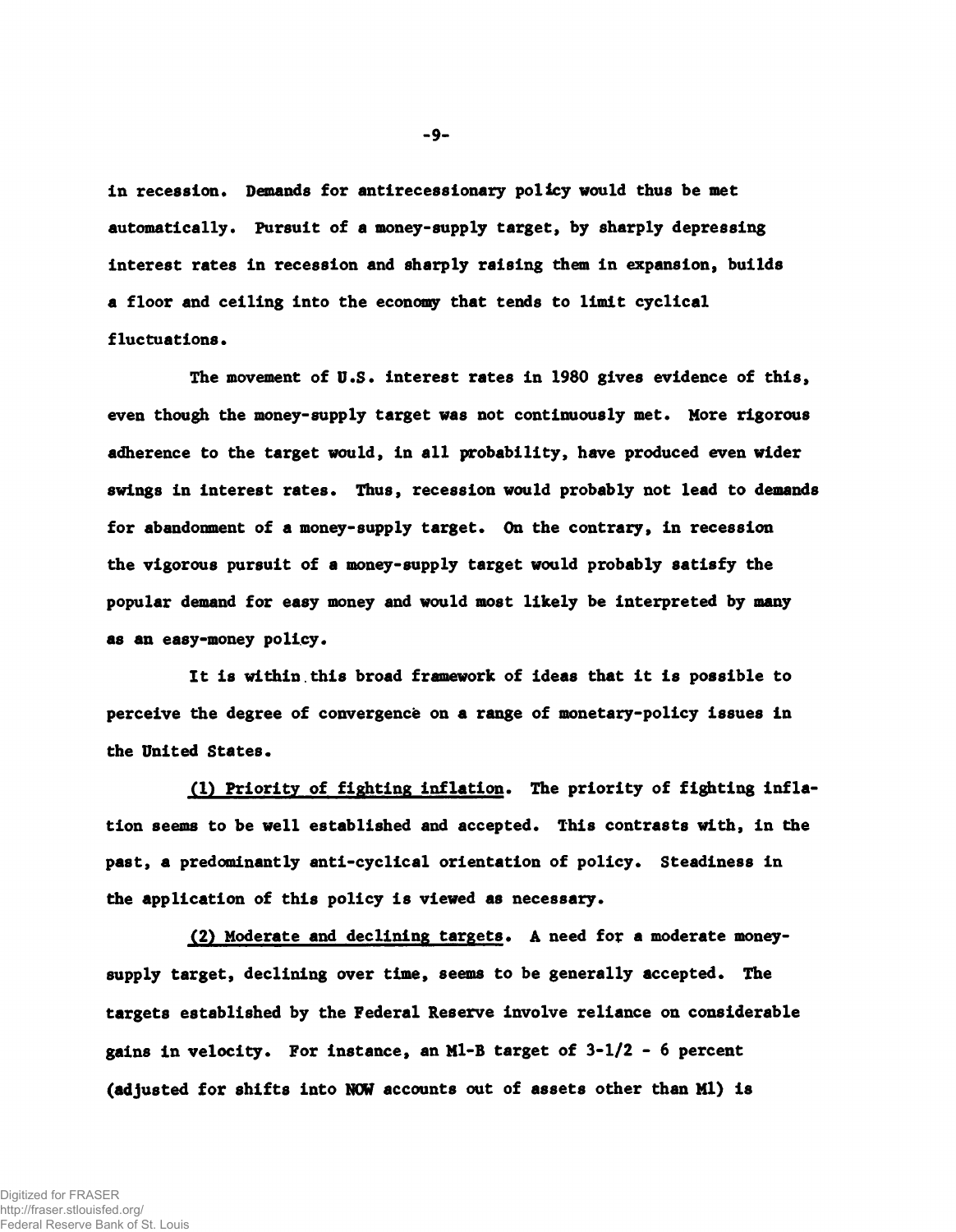**certainly a very moderate target In relation to a nominal GNP growth on the order of 10 percent which this money supply is expected to finance. Targets of 6-9 for M2 and 6-1/2 - 9-1/2 for M3 likewise are moderate. Yet annual velocity gains on the order of 5 percent for Ml-B have at times occurred historically even without a sizable increase in interest rates. On the contrary, failure to anticipate large velocity gains has contributed to the expansiveness of monetary policy in the past and has repeatedly frustrated efforts to curb inflation during the 1970's.**

**(3) "Week by week and month by month?" There seems to have been some narrowing of the distance between those who believe that money supply must be rigorously kept on target week by week and month by month, and those who believe that deviations from target for one or even two quarters** have little impact on the real sector. On the one hand, it is becoming **increasingly apparent that very tight control is precluded by the inherent instability of both money demand and money supply. The amount of "noise" in the system is reflected in a standard deviation of weekly Ml-B figures of \$3.3 billion although opinions may differ as to the degree to which control could be improved by still more rigorous techniques governing the supply of reserves. Techniques are available and under study that might serve this purpose -- the use of contemporaneous rather than lagged reserve requirements, staggered reserve requirements, and a floating discount rate. There are divergences of views as to whether these techniques, while improving the accuracy of monetary control, would do so at the expense of greater volatility of interest rates or whether interest rates also would move more**

**-10-**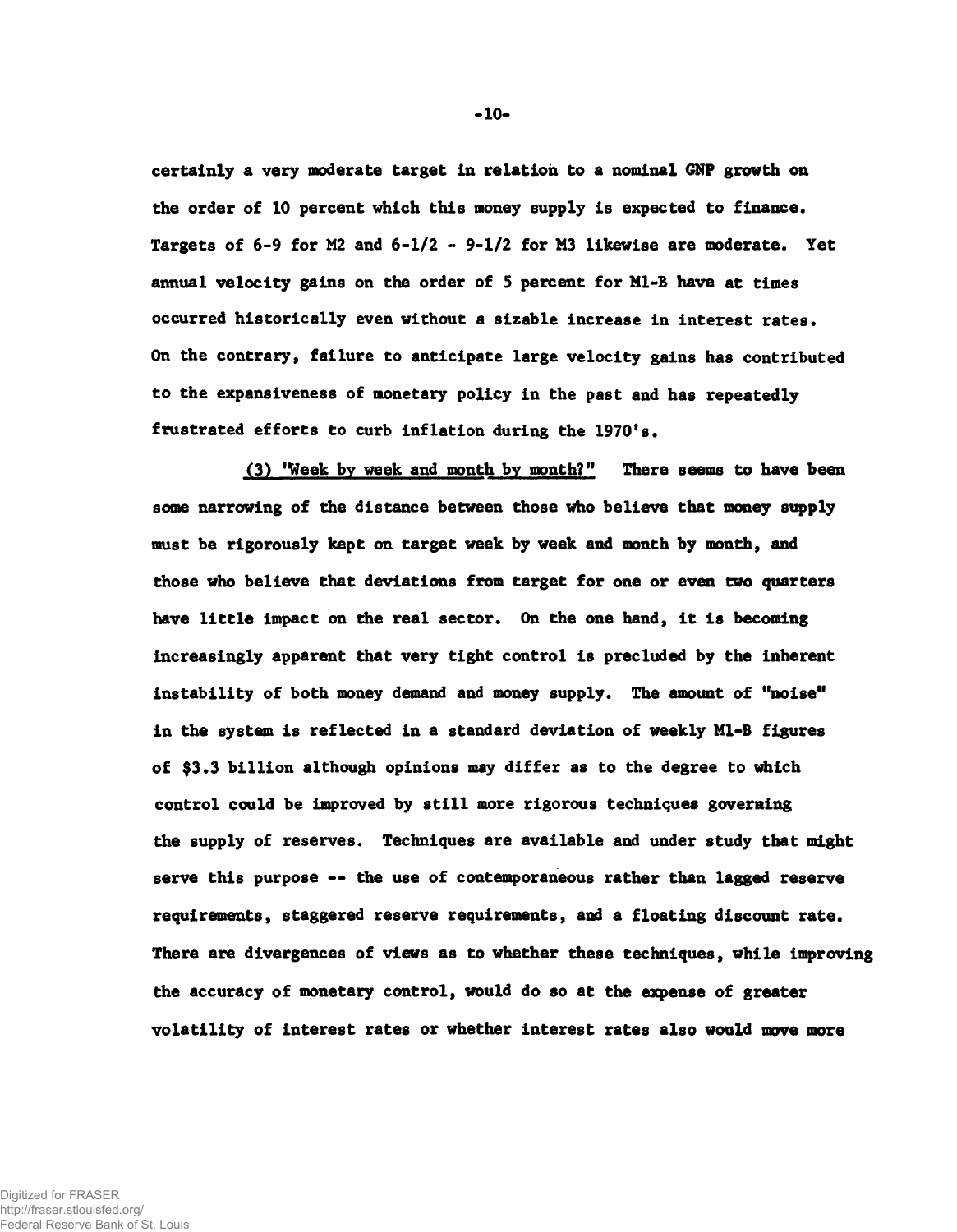**smoothly under these procedures. It does seem to be increasingly recognized that vide volatility of interest rates represents a cost that cannot be ignored.**

**On the other hand, those who stress the long lags between movements of money and their real-sec tor. effects have eome to be aware of the damage that prolonged deviations from target, even if economically innocuous, may cause to the credibility of monetary policy in the current U.S. environment. In the first place, in a market that is highly sensitized to any deviations of the aggregates from track, the danger of misinterpretation of a temporary deviation as a policy move is always present. It has been argued that this kind of "Fed-watching" could be discouraged by foregoing the publication of weekly data. But aside from possible legal impediments to such action, the chances are that it would be counterproductive, in addition to being inherently distasteful to an economist. The market very probably would construct its own data and, if they turned out to be unreliable, would be in all the more danger of misinterpreting policy. Moreover, there is some evidence that the market fundamentally interprets the data correctly, derived from the fact that the term structure of Treasury bill futures, after each weekly publication of the monetary data, tends to move in the direction of the spot rates that eventually will materialize for Treasury bills at the respective future dates. Thus, at least while the market remains highly sensitive to short-term deviations from target, such deviations involve a cost in terms of possible misinterpretation of policy and loss of credibility which, if possible, should be avoided.**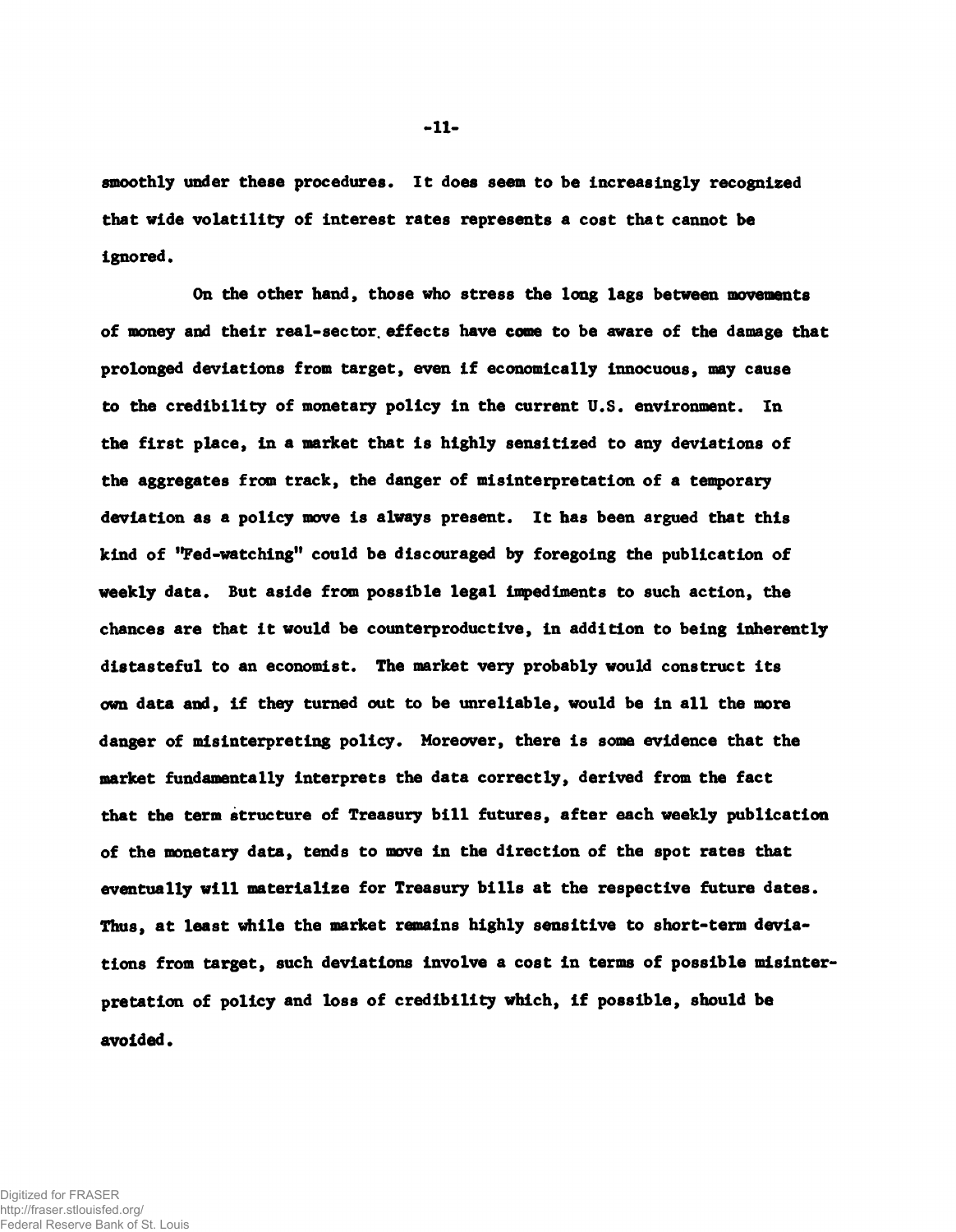**Fur themore, deviations from target remain without real-sector effects only if the aggregates return to track subsequently, in the absence of shifts in the money-demand function. Otherwise, even though the original growth rate may be reestablished after, say, a temporary upsurge, that growth will thereafter proceed on a path with a higher level. With more money permanently in the economy, there will be real-sector consequences. Bringing the aggregates back on track may not be easy, however, if the initial deviation was the result of a shift in demand rather than of supply. If the aggregates are pulled above their target by a surge in real spending, this overshoot of the target presumably occurs despite Federal Reserve efforts to hold them down. To bring them back to track against the same strong pull would take a much greater effort. It is better, therefore, not to allow too large a deviation in any case.**

**Finally, a money supply that is above or below target part of the time will not remain without real-sector consequences even if from time to time it is brought back on track. On average, the money supply will have been higher or lower than if the target had been continuously adhered to. A deviation would be neutralized fully only if it were matched by an equivalent deviation in the opposite direction. This would not be easy to accomplish, and represents one more reason for not deviating too much in the first place.**

**(4) Credibility. Convergence of views seems to be occurring with respect to the broad concept of "credibility," of which strict adherence to the money-supply target is only one aspect. It is increasingly becoming realized that expectations, important as they are, are not formed by**

**-12-**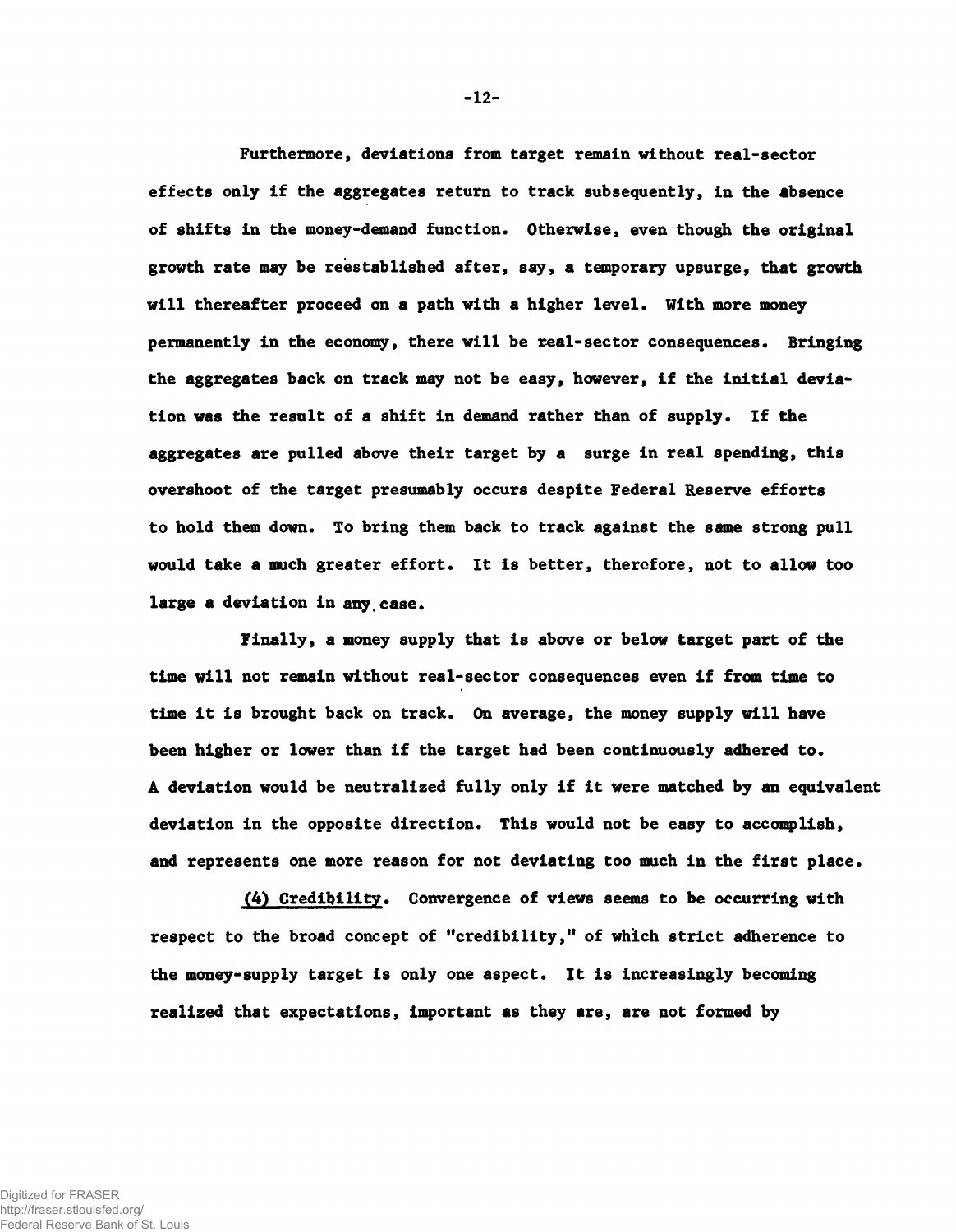**announcements, but by observation of performance. Expectations do shape events, but primarily it is events that shape expectations. A committee of twelve in Washington cannot by either announcement or performance determine the beliefs of 227 million people if the 227 million do not like what they hear or see. There is at present a bill in the House of Representatives impeaching each of the members of the Federal Open Market Committee. There is a bill in the Senate that would fire the entire Board. The issue is not whether my colleagues and I would yield to such threats. The fact is. that Congress could make them come true and that the voters, moreover, conceivably** could change the Congress at the next election if Congress does not. **Ultimate credibility, in a democracy, can be established only by the electorate.**

**(5) Direct effect of money vs. transmission via interest rates. An incipient convergence of views also seems to be present in analysis of the transmission mechanism of monetary policy. Under the impact of high interest rates, and their visible consequences, it is becoming increasingly obvious that the effect of a restraining money-supply policy is transmitted to the economy through interest rates, rather than through some direct effect. As a result, less is heard of the proposition that monetary policy by itself should act to restrain inflation while fiscal policy should be eased to stimulate investment. It is recognized that interest rates affect investment, and that they restrain inflation by restraining aggregate demand.**

**(6) Liquidity preference vs. Fisher effect. A pragmatic sort of agreement seems to be on the horizon regarding the relation of money and interest rates. The classical Keynesian proposition that an increase in**

Digitized for FRASER http://fraser.stlouisfed.org/ Federal Reserve Bank of St. Louis  $-13-$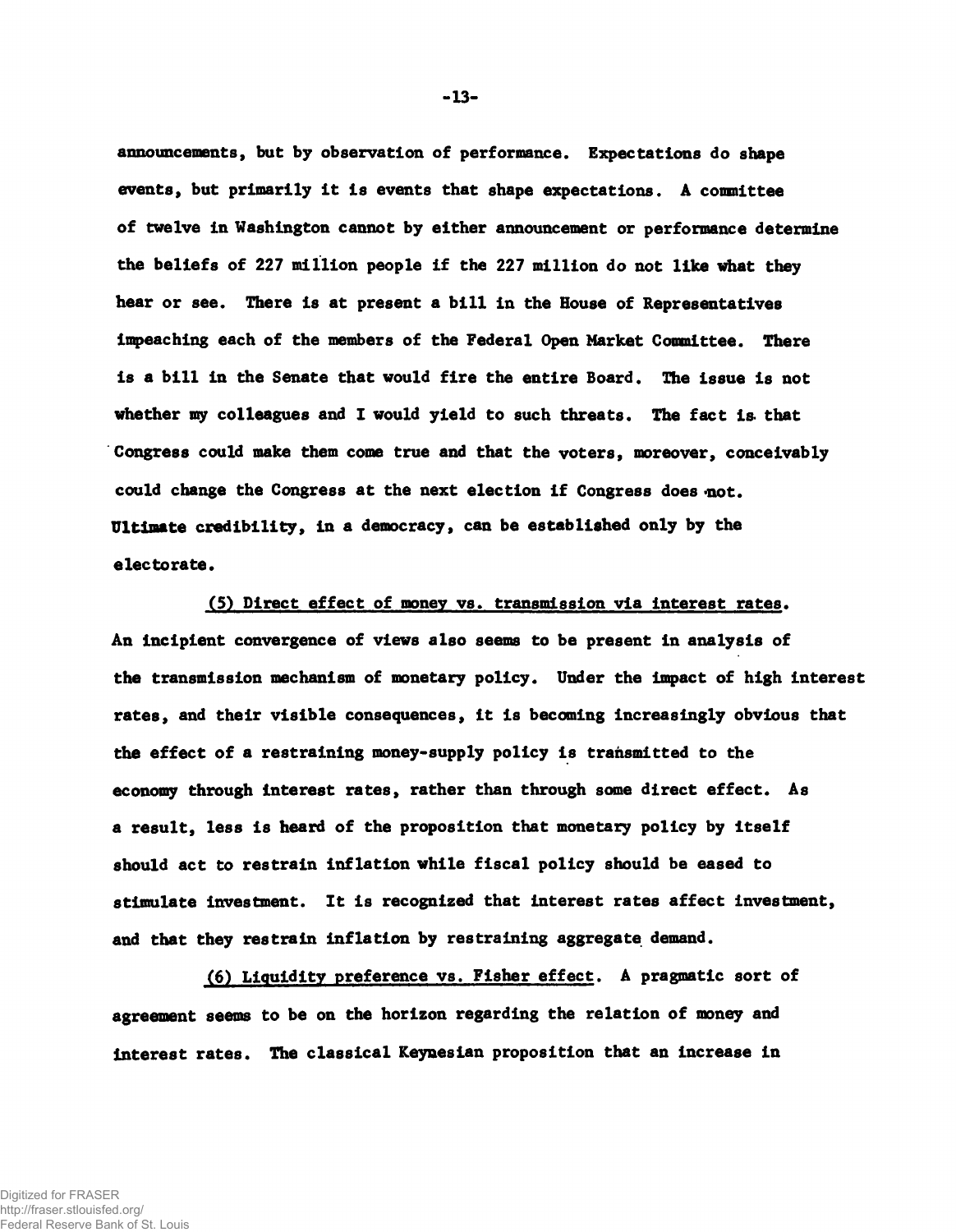**the money supply lowers interest rates (liquidity preference) seems to be challenged by the weekly observation of reactions to newly published moneysupply data. Whenever a strong rise is observed, and particularly if it continues for more than one week, interest rates will go up. One.possible interpretation of this phenomenon is that the market views the increase in the aggregates as signaling more inflation ahead and discounts this immediately by moving to higher interest rates (Fisher effect). A more mundane interpretation is that when the market sees the aggregates moving above their track, it knows that reserve demands will tend to strengthen relative to supplies as the Fed attempts to bring them down again and that this effort will be associated with higher interest rates which the market, therefore, implements immediately.**

**Both interpretations lead to the same conclusion -- an increase in the money stock raises interest rates. It is nevertheless important to differentitate between them because an increase in the money stock may reflect a shift either of the supply curve or the demand curve for money.**

**The first view — that an increase in the money stock raises the Inflationary expectations — implies a shift in the supply curve of money. This occurs when the central bank supplies reserves at a faster pace or the banks convert these reserves into deposits with a higher money multiplier by demanding less excess reserves, or because more of the deposits shift to banks with low or zero reserve requirements, or any of the other factors that may increase the multiplier. The second view — that an increase in the money stock will be followed by stronger efforts to bring it back on target — implies a shift in the demand curve for money. An upward movement**

**- 14-**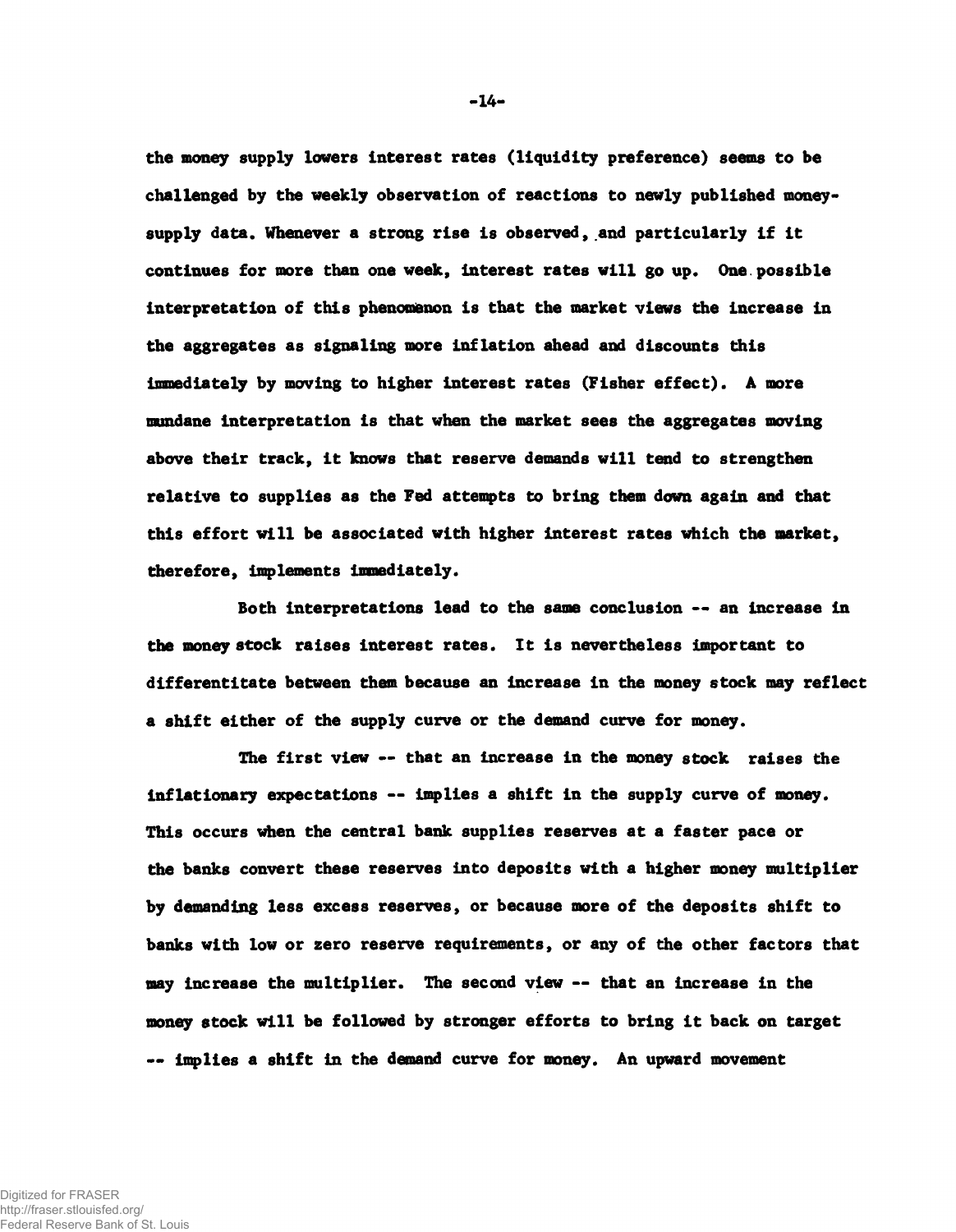**simultaneously of price and quantity is the normal result of a demand shift. A supply curve shift normally causes opposite movements in price and quantity. It seems more plausible, therefore, to attribute a simultaneous rise in money supply and interest rate to a demand-curve shift than to see in it a supply-curve shift with instant repercussions on inflation expectations and interest rates.**

**Nevertheless, there is enough plausibility to the supply-curve shift/inflation-expectations nexus to make it an important factor in policy determination. The positive correlation between money and interest rates that is observable almost every week when the money-supply data are published, probably is due, as just noted, to demand-curve shifts and does not indicate that any easing by the central bank, through accelerated money supply, is immediately followed by higher interest rates. But any such easing, if and when it were to occur, would nevertheless be followed, with a lag, by higher inflation expectations and therefore interest rates. Thus the inability of the central bank to influence interest rates by moving the supply curve seems extremely limited. An increase in the rate of growth of money supply generated by the Federal Reserve in the face of unchanging money demand probably brings down short-term rates for some period ahead. But given the probably shortening lag between money and its economic effects, inflation will soon increase and expectation of inflation will increase even earlier. Long-term rates, therefore, might hardly come down at all in response to a Federal Reserve induced acceleration of the money supply. An acceleration of inflation, moreover, would quickly compel the Federal Reserve to reverse its expansionary action. Thus, the ability of the**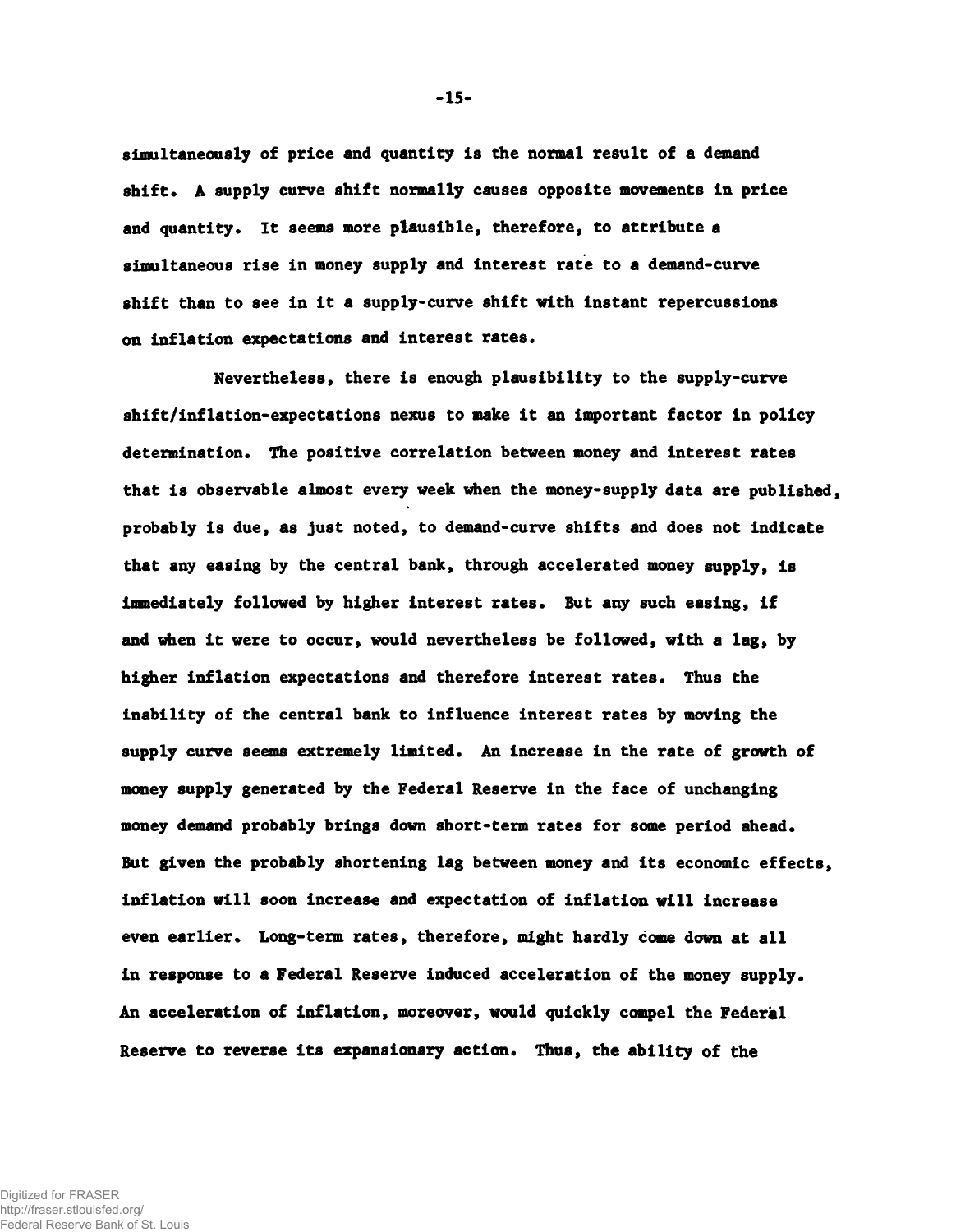**central bank to lower Interest rates by accelerating the money supply is extremely limited. That is the truth content of the statement that "an increase in money raises interest rates."**

**(7) Influence over interest rates. Following from the foregoing,** there is mounting recognition that the central bank can achieve a lasting **reduction in interest rates only insofar as it can bring down inflation and inflation expectations. Interest rates could come down also if the economy should weaken significantly and with it the demand for money and credit. This, of course, would not be a lasting solution — if the economy should recover without any abatement of inflation, interest rates would return to their previous high levels.**

**At any given level of inflation and income, a lasting reduction in interest rates could be brought about only by an increase in saving, particularly the saving (or reduction in dissaving) of the government. This indeed would produce a reduction in real interest rates. On this analysis a growing consensus is emerging in light of the response of financial markets to the prospect of a much enlarged federal deficit. Under prevailing conditions, the enduring power wielded over interest rates by the budget far exceeds that wielded by the central bank. Fiscal policy, although of late regarded by many as having less power than monetary policy in the determination of interest rates, is revealed to be more powerful. This should not be surprising, since monetary policy cannot, in the long run, influence real variables whereas fiscal policy can. The growing realization that this is so nevertheless makes an important contribution to the convergence of views on monetary policy.**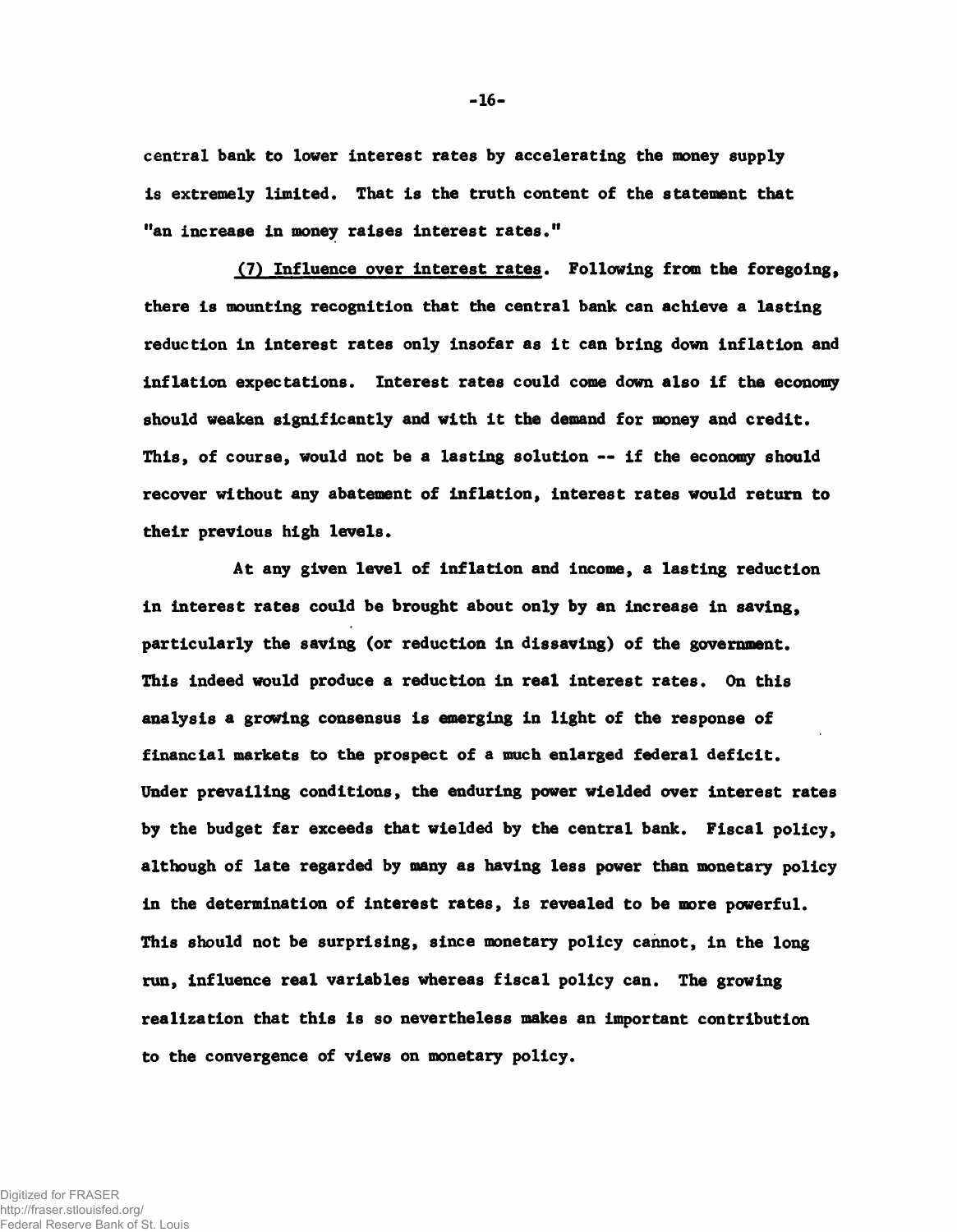**(8) What Is "Easing?11 One area remains in which little convergence of views is apparent so far, possibly because it is a question of semantics, or at least definition. .This is the interpretation of "easing" and "tightening" of monetary policy. In terms of money-stock targeting, an upward deviation, i.e., an acceleration of money growth, presumably should be viewed as easing, a downward deviation as tightening. If such deviations occur at the initiative of the central bank, i.e., represent a shift in the supply function of money, interest rates, or at least short-term rates, at least initially will move in directions suggesting the same interpretation as the movement of the aggregates, i.e., interest rates falling when the aggregates accelerate, and vice versa. If, however, the cause of a deviation from the money-supply target is a shift in demand, interest rates will move in the same direction as the aggregates and will thus throw off an opposite signal. Falling aggregates would signal tightening; falling interest rates would signal easing.**

**Probably the great majority of observers and certainly the general public interpret monetary policy in terms of interest rates. Considerable sophistication is required to ignore interest rates and be guided by the money supply. Moreover, interest rates do, of course, exert a stimulating or restraining influence on the real sector. Thus, in the case of a recession and a consequent demand-induced deceleration of the aggregates, with a simultaneous drop in interest rates, one could speak of a tightening action only in the sense that the drop'in interest rates does not go as far as it would have had the aggregates not decelerated.**

**-17-**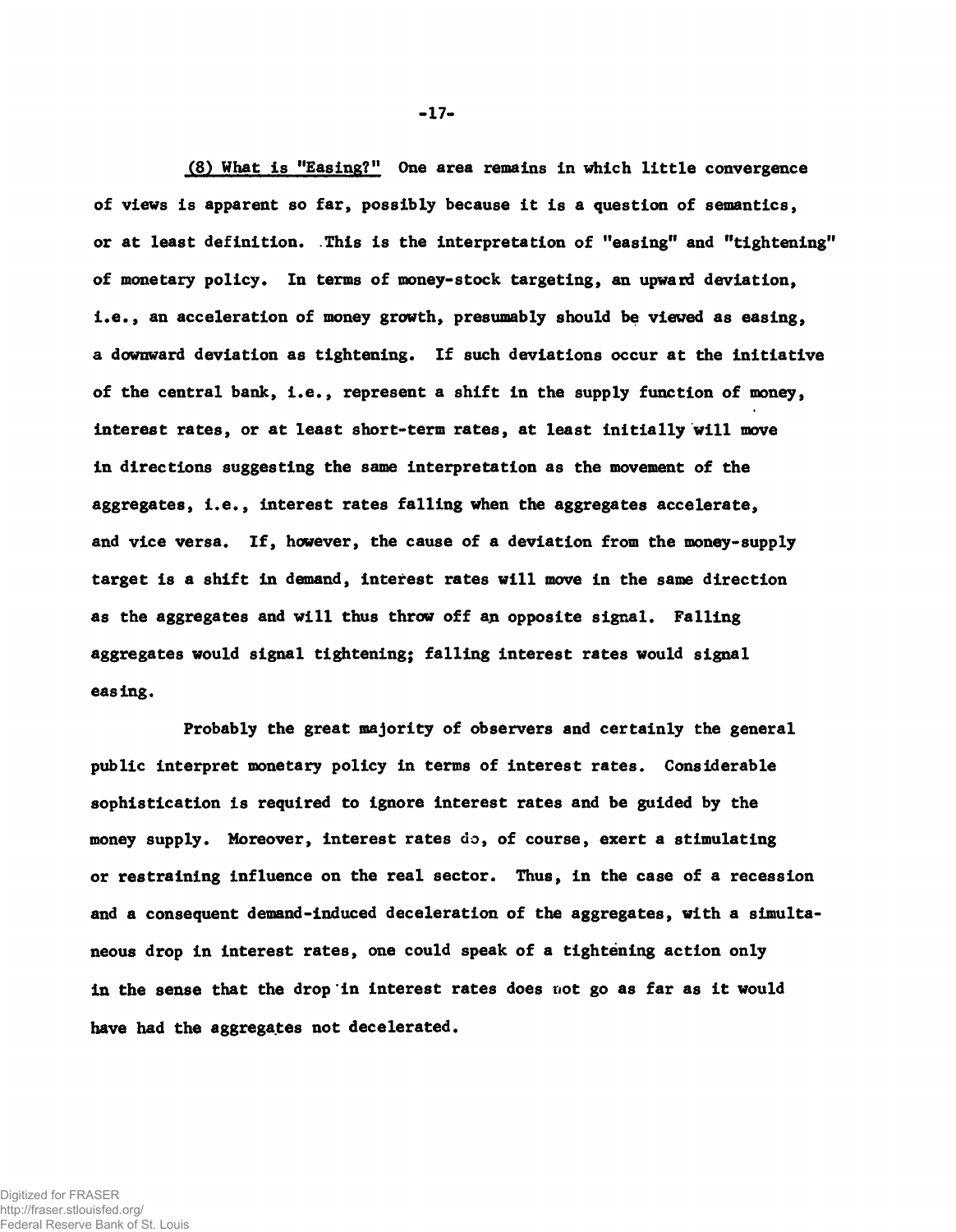**Fund amenta lly, this issue raises the question how "easy" or "tight" monetary policy should be during cyclical expansions and contractions, to which reference was made earlier. Should interest rates move as far down and up as they would have to if the money supply is to be kept rigorously on track? Or should interest-rate fluctuations be more moderate, in order to avoid, during recessions, conveying to the public the impression that the central bank had given up fighting inflation. This issue arose in the second quarter of 1980, when interest rates dropped precipitously but the money stock nevertheless fell below target. Flooding the economy with liquidity under such conditions reduced the danger of a deeper and more prolonged recession. But it may have sent out the wrong signal to the public and laid the groundwork for an excessive subsequent expansion, in addition to possibly causing wide swings in exchange rates. Such swings carry the risk of doing damage to markets, financial institutions, and sensitive sectors of the economy at home and abroad.**

**Moreover, a policy allowing or indeed promoting very wide swings in interest rates poses the issue of negative real rates. Are negative real rates ever appropriate when the continuing objective is to fight inflation? In the absence of inflation, even the easiest of easy-money policies cannot make real rates negative. Is it possible to fight inflation with interest rates that are lower, in real terms, than the lowest that can be attained when prices are not inflating? Or do negative real rates, especially taking tax deductibility into account, while preventing further contraction of the real sector, just prepare the ground for a resurgence of inflation during the next expansionary phase? Convergence of views on these issues is necessary to avoid serious misunderstandings about policy.**

**- 18-**